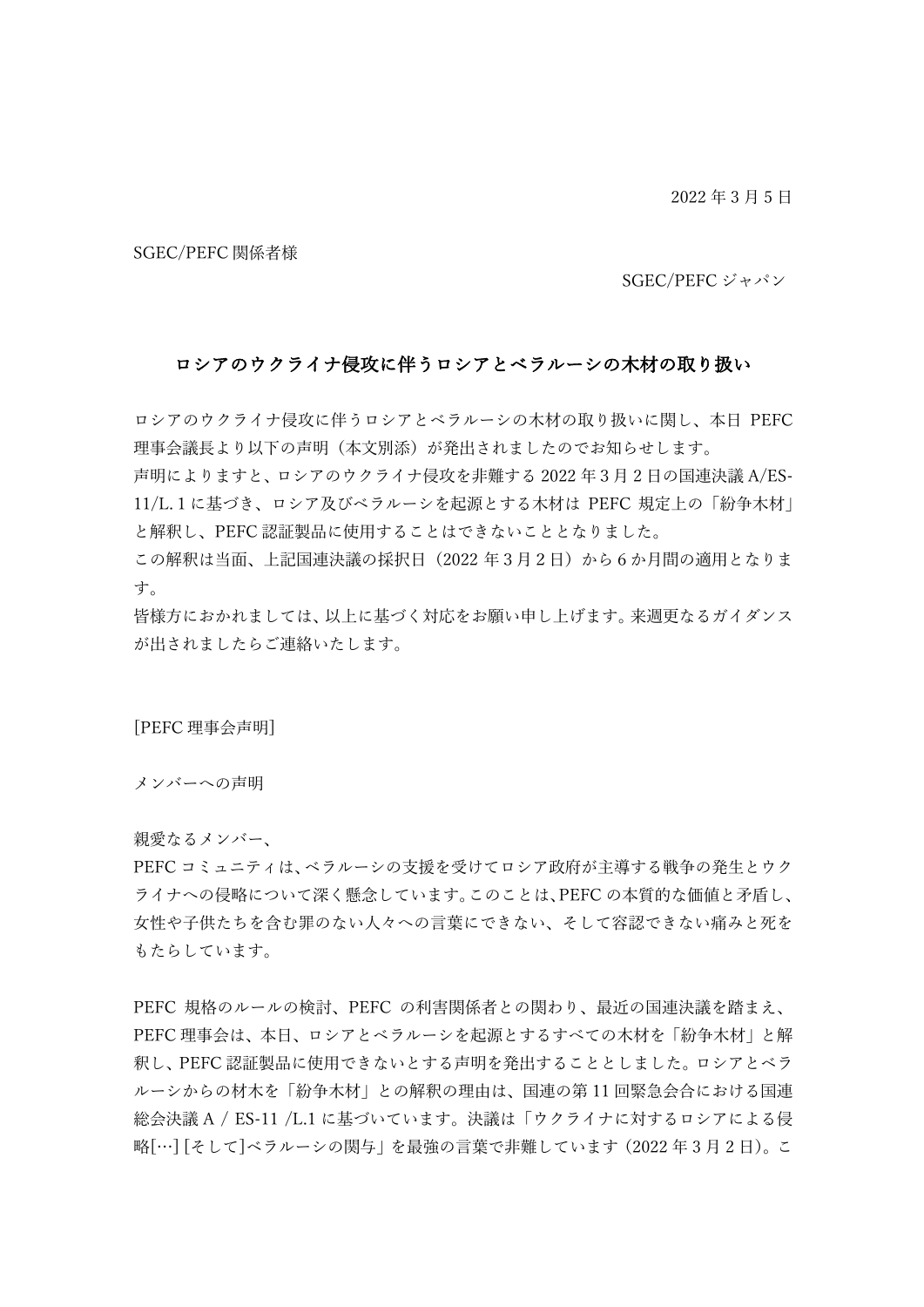の解釈は、上記国連総会決議の日から導入することとします。

この声明は、このような解釈を導入すべきとのメンバー、利害関係者、および市場関係者か らの理事会に対する要求に応えるものです。 PEFC としては、同様の状況における将来の 国連決議に対しても同じように解釈を提供することとします。

この解釈は、取りあえず6か月間有効とします。状況が早急に解決することを強く望んで いますが、そのような場合、理事会はレビューを⾏います。

この声明は、PEFC ロシアと PEFC ベラルーシのメンバーシップとそれぞれの国の規格の 相互承認に影響を与えるものではありません。

事務局は、PEFC ウクライナの Mariya 氏と継続的に連絡を取り合っており、うれしいこと に、彼⼥と彼⼥の同僚は今のところ安全だとの報告を得ています。私たちはこの前例のない 状況に対し支援と助力をオファーしてきていますが、多くの皆さんも、必要に応じ支援した いとの気持ちを持っていることを承知しています。

この決定は、あくまでもプーチン大統領がベラルーシの支援を受けて主権国家を侵攻する との決定に対して⾏われたものである点を強調したいと思います。 PEFC コミュニティは、ロシアとベラルーシのメンバー、特にそのスタッフの過去の努力を 尊重するとともに、この決定が彼らにもたらすであろう課題を⼗分に認識しています。

この声明を関係者にお伝えください。 来週、さらなるガイダンスを提供します。

Eduardo Rojas Briales PEFC 理事会議長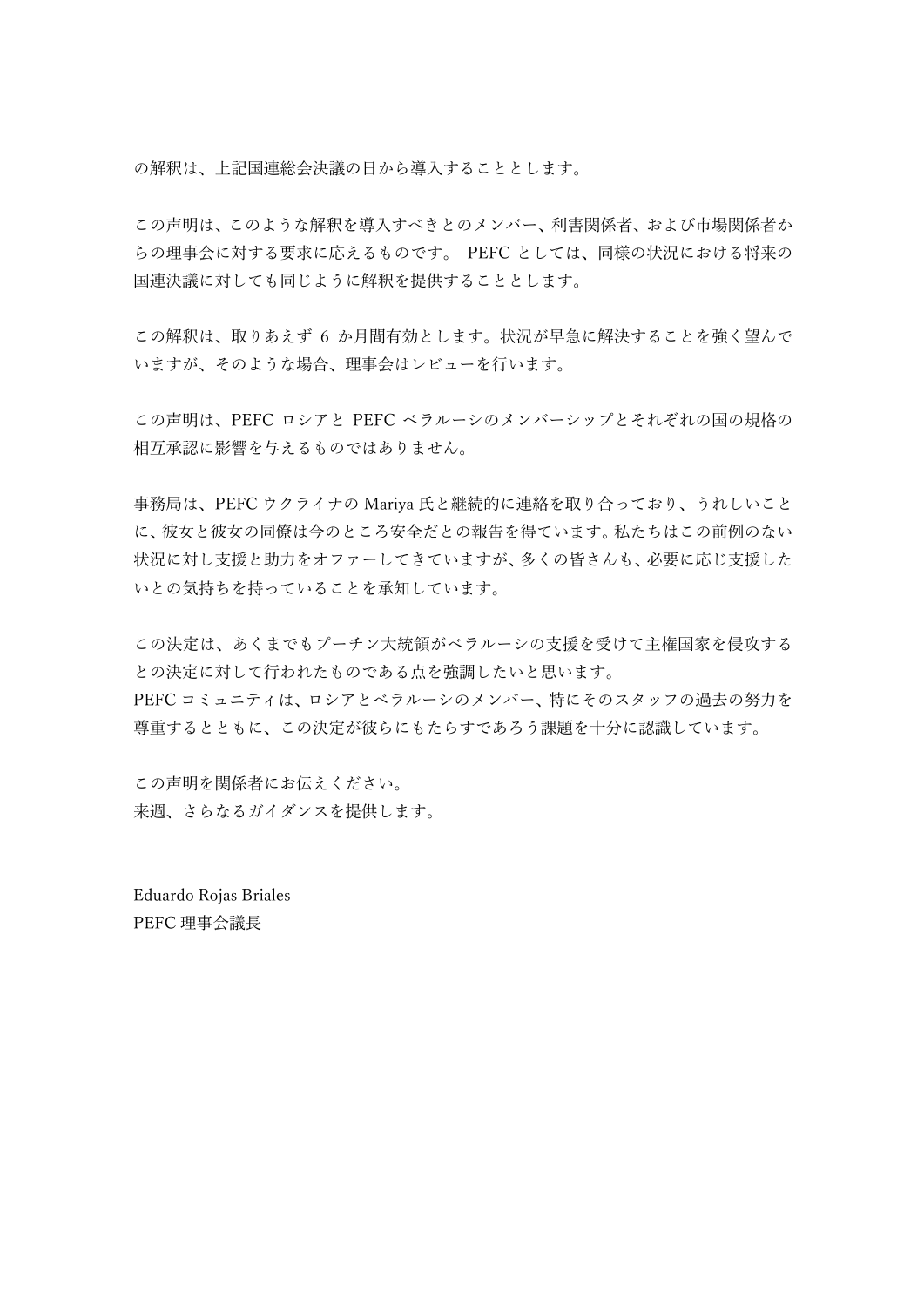

## **PEFC Council**

International Cointrin Center Route de Pré-Bois 20 CH-1215 Geneva Switzerland

t +41 22 799 45 40 f +41 22 799 45 50 e [info@pefc.org](mailto:info@pefc.org) www.pefc.org

## **Message to members**

Dear members,

The PEFC community is deeply concerned about the war outbreak and invasion of Ukraine lead by the Russian Government with the support of the Belarus' Government as it contradicts the core values that inspire PEFC causing unspeakable and unacceptable pain and death to innocent people, including women and children.

After considering our standard rules, engagement with PEFC stakeholders and following the recent UN resolution, we inform you that the PEFC Council Board of Directors has issued a statement today clarifying that all timber originating from Russia and Belarus as 'conflict timber' and therefore cannot be used in PEFCcertified products. The clarification that timber from Russia and Belarus is to be categorised as conflict timber is based on the UN General Assembly Resolution A/ES-11/L.1 "Aggression against Ukraine" during the 11th Emergency Special Session, which "deplores in the strongest terms the aggression by the Russian Federation against Ukraine […] [and] the involvement of Belarus" (2 March 2022). This clarification enters in force since the quoted UN General Assembly resolution was adopted.

This statement follows requests by members, stakeholders and market partners to the Board to provide such a clarification. PEFC will provide consistent clarification in case of future UN resolutions in comparable situations.

The clarification is initially valid for six months. We deeply hope that the situation is resolved soonest, in which case the Board will undertake a review.

This statement does neither affect the membership of PEFC Russia and PEFC Belarus in PEFC Council, nor does it affect the endorsement of their respective national systems.

The Secretariat has been in permanent touch with Mariya from PEFC Ukraine and are glad to report that she and her colleagues are safe for now. We have offered them our support and assistance in this unprecedented situation, and we know from many of you that you are eager to help if needed.

We would like to stress that this decision is strictly circumscribed to the decision of President Putin to invade a sovereign country with the support of the Belarus' government. The PEFC community values the efforts of our members in Russia and